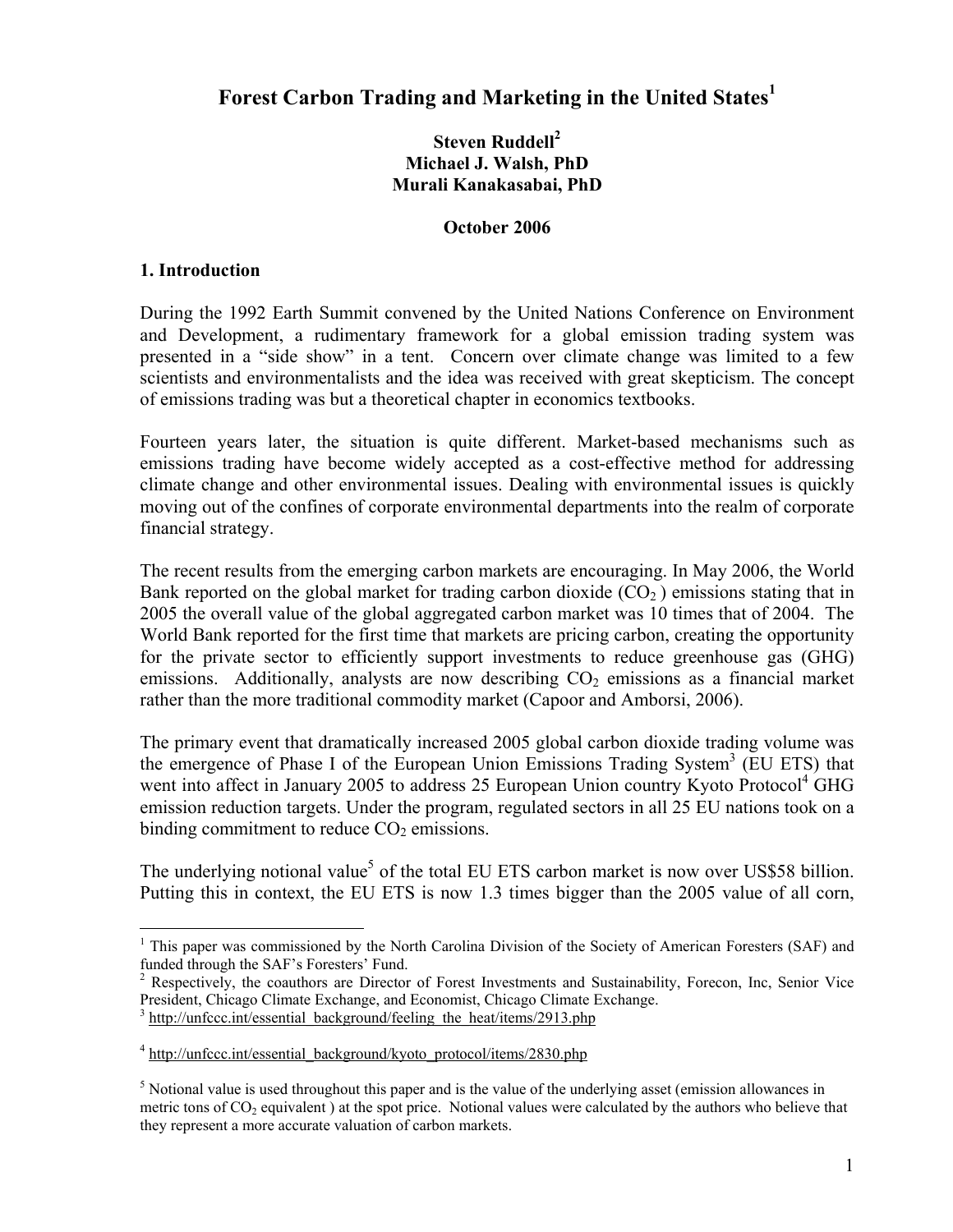soybean and wheat produced in the United States. It is clear that markets for trading GHG emissions are growing and here to stay.

Due to the inherent ecosystem services provided by forests' carbon sinks, forests have a role to play in climate change policy and the development of the global carbon markets. The role of forest and other carbon sinks associated with land use changes were first recognized by international treaties during the 1992 Earth Summit; the UN Framework Convention on Climate Change (UNFCCC) which recognized that activities in the Land Use Land Use Change and Forestry (LULUCF) sector can provide a relatively cost-effective way of offsetting emissions<sup>6</sup>, and the UN Convention on Biological Diversity which recognizes the results that slowing the pace of rapid climate change would have in providing for the preservation of biological diversity.

Forest carbon projects offer a practical and credible low-cost option to mitigate  $CO<sub>2</sub>$  emissions. In their research report, The Conference Board recently reported that about 44 percent of surveyed companies in the United States are either involved in sequestration projects or considering them to offset GHG emissions (The Conference Board, 2006). Forestry based sinks provide an immediate opportunity to channel financial support for biological diversity that may lead to multiple social and economic benefits. Forest carbon projects also expand the range of international participation in the carbon market in places such as Africa where  $CO<sub>2</sub>$ reduction opportunities are very limited due to low levels of fossil fuel use.

Markets for forestry projects internationally are very modest. Currently, the ability of forestry to participate within international markets outside the United States is severely constrained by Kyoto Protocol rules that apply only to afforestation and reforestation projects. Due to the absence of a comprehensive United States GHG regulatory regime mandating emission reductions, e.g. cap-and-trade legislation, U.S. carbon markets have been voluntary. Demand for forestry offset credits (to be explained in the next section) for afforestation and reforestation, and managed forest projects has mainly been driven by voluntary markets developed by a wide variety of non-governmental organizations such as the Carbonfund<sup>7</sup>, The Climate Trust<sup>8</sup>, the National Carbon Offset Coalition<sup>9</sup>, Powertree<sup>10</sup>, and Pacific Forest Trust<sup>11</sup>. These organizations work with established registries and buyers to market forestry offset projects.

In this paper we present an overview of the state of carbon trading and voluntary markets for forestry offset projects, and our analysis of evolving forest carbon markets in the United States.

<sup>&</sup>lt;sup>6</sup> http://unfccc.int/methods and science/lulucf/items/3060.php

<sup>7</sup> http://carbonfund.org/site/more/media/211

<sup>8</sup> http://www.climatetrust.org/

<sup>&</sup>lt;sup>9</sup> http://www.ncoc.us/

<sup>10</sup> http://www.powertreecarboncompany.com/index.htm

<sup>11</sup> http://www.pacificforest.org/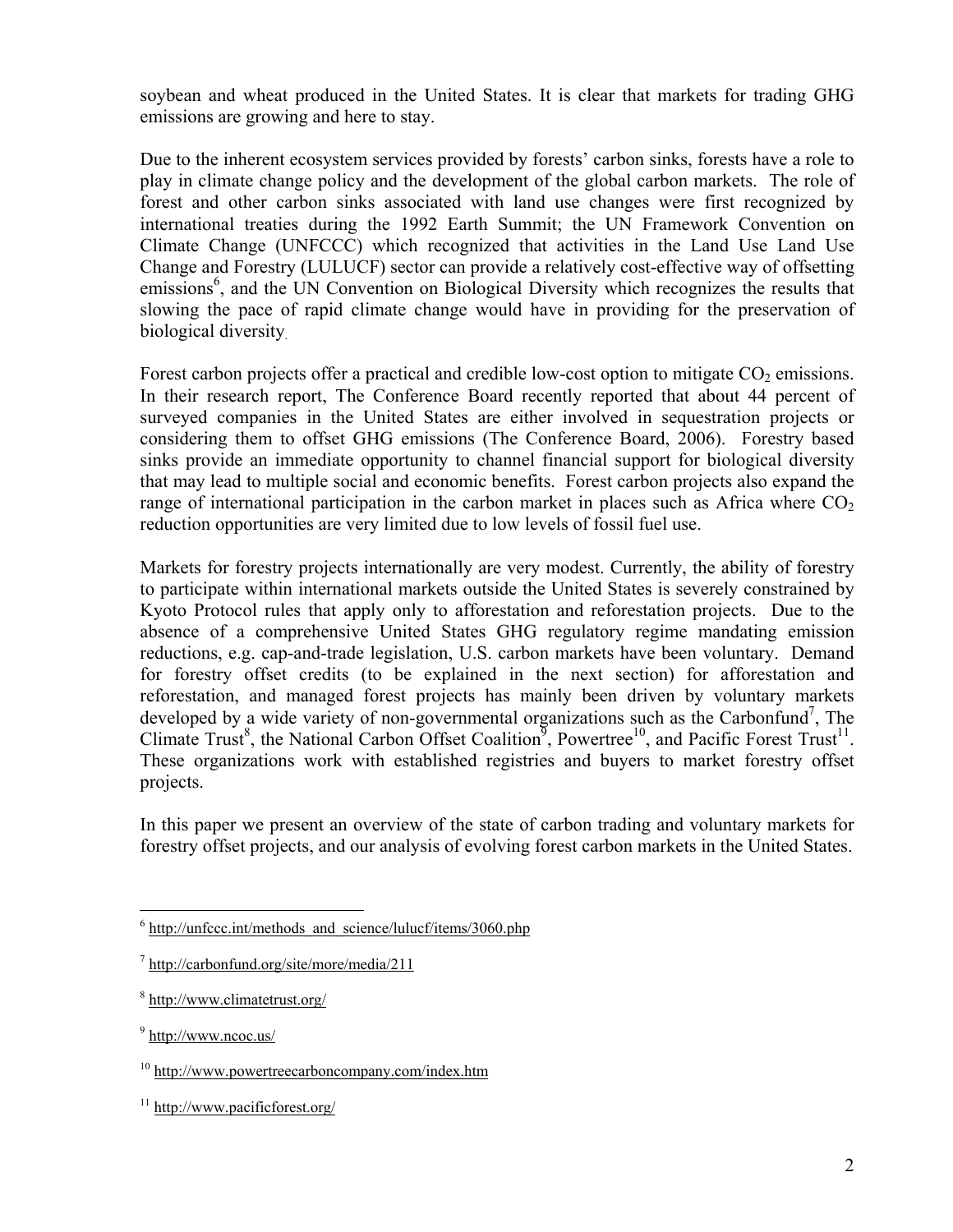### **2. Carbon Transactions – A Primer**

GHG emission reduction transactions can be classified as either allowance-based or projectbased (Capoor and Amborsi, 2006). Both allowance-based and project-based carbon transactions are measured and traded in standard units representing a quantity of  $CO<sub>2</sub>$ equivalent (metric tons of  $CO<sub>2</sub>$  equivalent = MTCO<sub>2</sub>). The goal of any tradeable permit program is to allow market forces to efficiently allocate emission mitigation resources so that the overall emission reduction goal is achieved at the lowest cost. Emission trading programs allocate benefits to entities that reduce emissions at low cost by allowing them to make additional emission reductions, thereby gaining emission allowances that they can sell to those facing high emission reduction costs. Emission trading programs provide a profit incentive to devise lower cost emission reduction methods and technologies as well as environmentally sound land use changes that encourage long-term economic efficiency.

Allowance-based carbon transactions (also called emission allowances) are created by a regulatory or other cap-and-trade body and are initially allocated or auctioned to the user. Emission allowance transactions are based on the buyer's direct emissions. Buyers must reconcile their emissions account at the end of each compliance period through direct and verified measurements to ensure compliance with their allocated/auctioned emission allowances.

Project-based carbon transactions (also called emission reduction credits) are created using methodologies/rules approved by the organization issuing these transactions from a project that can credibly demonstrate reduction in GHG emissions compared to what would have happened without the project. Forestry offset projects are one category of projects that can provide emission reduction credits. Others include projects such as capturing landfill methane, conservation tillage practices, and alternative energy.

Emission reduction credits should be issued only after their reductions have been verified, which can then be used to offset direct emissions above an organization's allocated/auctioned emission allowances. The purchase or sale of contracts for emission reduction credits typically carry higher transaction costs and risk than emission allowances. The "quality" of projects for gaining emission reduction credits is directly related to the credibility of the organization issuing the credits, the methodologies/rules for establishing baselines and monitoring the project's performance, and the requirement for third-party verification. Once emission reduction credits are issued and used to offset direct emissions, they provide an identical environmental improvement in reducing GHG emissions as emission allowances.

### **3. Forestry and the Kyoto Protocol - The International Context**

The world's attention has been focused on human-induced changes in the earth's climate since the signing of the United National Framework Convention on Climate Change (UNFCCC) at the 1992 Earth Summit. Since then, the Convention has been ratified by 189 countries, including the United States (U.S.). As provided in Article 2 of the Convention, the overall objective was to stabilize greenhouse gas emissions, "at a level that would prevent dangerous anthropogenic (human induced) interference with the climate system". It states that, "such a level should be achieved within a time-frame sufficient to allow ecosystems to adapt naturally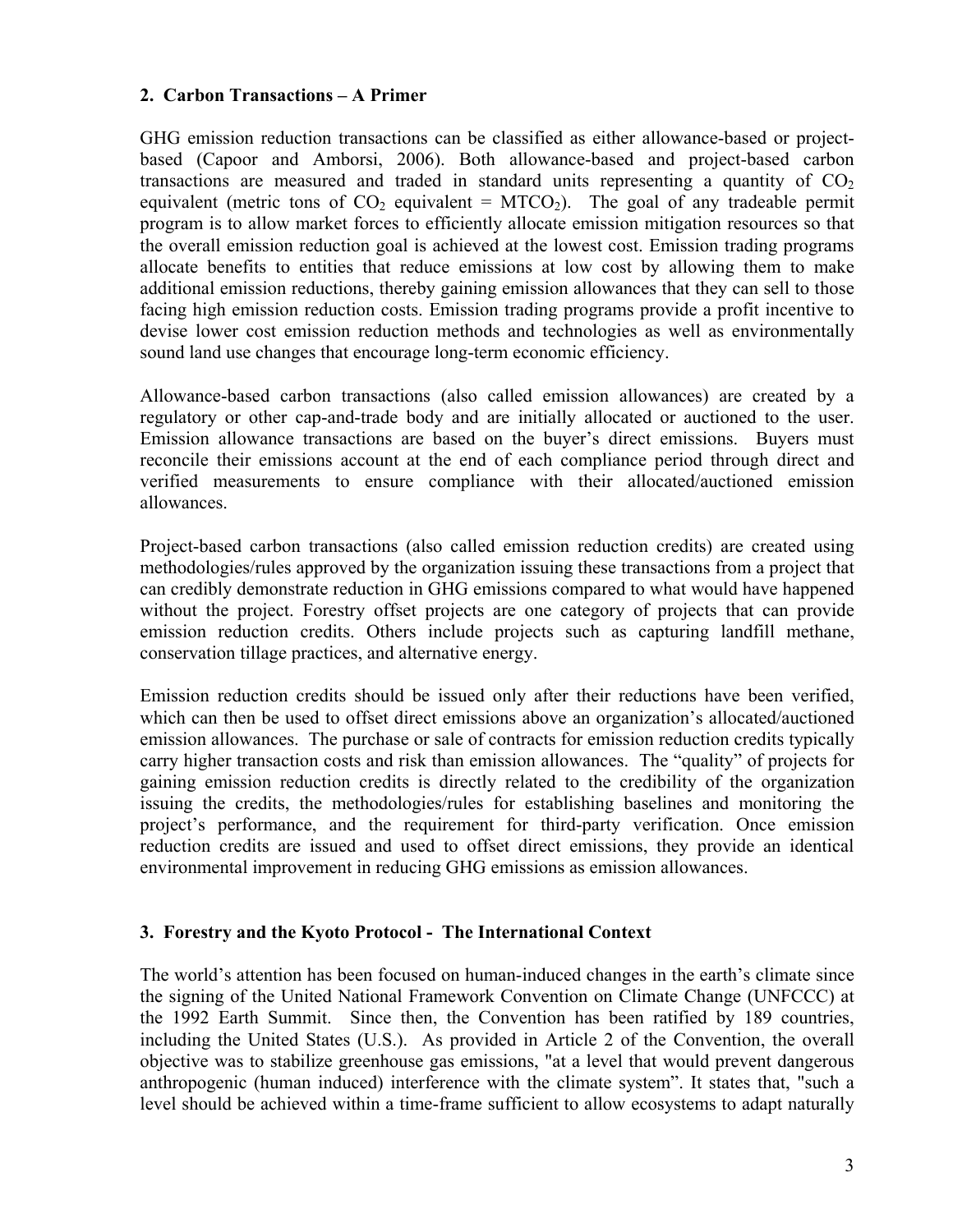to climate change, to ensure that food production is not threatened, and to enable economic development to proceed in a sustainable manner".<sup>12</sup>

The UNFCCC required parties (countries) to meet periodically in "Conference of the Parties" (COP) meetings. To date there have been 11 COP meetings. From the December 1997 COP 3 session came the Kyoto Protocol which required the Annex I parties<sup>13</sup> (39 industrialized countries) to implement policies and measures for achieving legally binding assigned emission limitations and reduction commitments.

The global carbon market has emerged as a result of the Kyoto Protocol that set GHG emission limitations on its signatory countries, and established mechanisms for reducing overall GHG by at least 5 percent below 1990 levels by the end of  $2012<sup>14</sup>$ . The Kyoto Protocol went into affect in February 2005 after being ratified by all industrialized countries except Australia and the United States.

The Intergovernmental Panel on Climate Change (IPCC) reported in its third assessment that 10-30% of human-induced global GHG emissions are due to Land Use, Land Use Change, and Forestry (LULUCF), (Intergovernmental Panel on Climate Change, 2001). The IPCC concluded that globally, changes in forest management could induce future carbon sequestration adequate to offset an additional  $15{\text -}20\%$  of  $CO_2$  emissions. Within the U.S., LULUCF activities in 2004 resulted in a net carbon sequestration of 780.1 million tons  $CO<sub>2</sub>$ equivalent. This represents an offset of approximately 13 percent of total U.S.  $CO<sub>2</sub>$  emissions, or 11 percent of total GHG emissions in 2004 (Environmental Protection Agency, 2006).

Of most interest regarding emission reduction credits for forestry, Article 3 of the UNFCCC introduced GHG emissions by sources and removals by sinks resulting from direct humaninduced LULUCF activities, limited to afforestation, reforestation, and deforestation since 1990. In November 2001, COP  $7^{15}$ , also known as the Marrakesh Accord, provided definitions for these forestry activities and introduced forest management, effectively linking all forestry practices to a change in land use.

COP 7 provided for a set of principles to govern  $LULUCF<sup>16</sup>$  from which the UNFCCC directed the development of Good Practices Guidance for Land Use, Land Use Change and Forestry. These guidelines provide for supplementary methods and good practices for estimating, measuring, monitoring and reporting on carbon stock changes and green house gas emissions from forestry activities under Article 3 paragraphs 3 and 4 of the Kyoto Protocol (Intergovernmental Panel on Climate Change, 2003).

 $\overline{a}$  $12 \frac{\text{http://unfcc.int/essential background/feeling the heat/items/2914.php}}{22}$ 

 $13 \text{ http://unfecc.int/parties}$  and observers/items/2704.php

 $14 \text{ http://unfccc.int/essential-background/kyoto-protocol/items/1678.php}$ 

<sup>&</sup>lt;sup>15</sup> http://unfccc.int/methods\_and\_science/lulucf/items/3063.php

<sup>16</sup> http://unfccc.int/resource/docs/cop7/13a01.pdf#page=54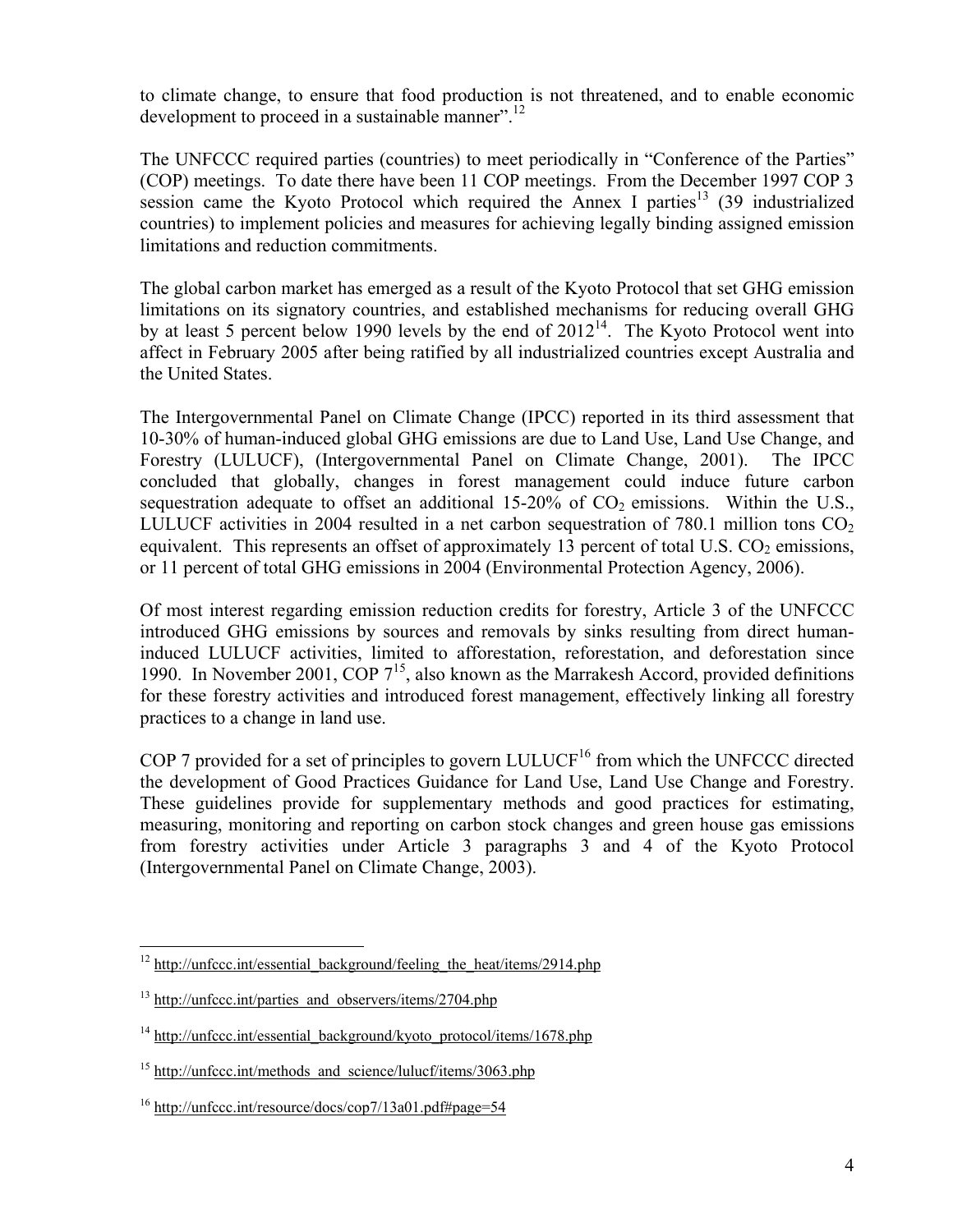Recognizing the important role that forest management plays in the continual sequestration of carbon dioxide, in May 2006, the UNFCCC began addressing carbon pools associated with the harvesting of wood products<sup>17</sup>. Further discussions of how harvested wood products can be counted should be forthcoming at COP 12 in November 2006.

It is important to note that to date the Kyoto Protocol authorizes only afforestation and reforestation activities, excluding soil carbon storage, sustainable forest management, and avoided deforestation. It appears that forestry emission reduction projects will continue to be restricted from participating in offsetting GHG emissions associated with Kyoto Protocol compliance targets through 2012 - the first commitment period, within member countries. This is reflected in the World Bank's 2006 Report with LULUCF projects accounting for only 1 percent of the 2005 traded volumes (Capoor and Amborsi, 2006).

## **4. The United States Context**

The U.S., citing concerns that the Kyoto Protocol was not balanced, did not set realistic goals, and did not include developing countries, decided not to ratify the Protocol and withdrew after COP 6. Even though the Kyoto Protocol provisions have limited relevance to the development of U.S. domestic policy, the U.S continues to pursue unilateral GHG mitigation programs and policies. As a practical matter, and as a member of the UNFCCC, any U.S. GHG mitigation program and policies will be influenced by the international negotiations that surround the Kyoto Protocol; therefore it seems to be in the best interest of the U.S. to develop a national program that is consistent with Kyoto Protocol rules (Sampson and Grover, 2005).

In spite of the absence of a comprehensive U.S. GHG regulatory regime mandating emission reductions, e.g. cap-and-trade legislation, GHG emissions trading in the U.S. has been actively occurring since December 2003 through the Chicago Climate Exchange (CCX). The CCX runs the world's first and North America's only comprehensive GHG trading program requiring its members to take on a legally binding GHG reduction commitment. As of September 2006,  $CCX$ 's 210+ membership have traded volumes of over 12 million MTCO<sub>2</sub>. The CCX program is significant considering the underlying emissions baseline registered in CCX makes it the second largest active  $CO<sub>2</sub>$  emission trading program, second only to Germany.

At the federal level, several legislative initiatives have been made on climate policy. The Bingaman-Domenici White Paper presented in February 2006 entitled, "Design Elements of a Mandatory Market Based GHG Regulatory System", surveyed 130 entities on how to design a GHG market within the  $US^{18}$ . Among the earliest climate change initiatives in the Senate was the McCain-Lieberman Climate Stewardship and Innovations Act. The bill calls for a federal cap-and-trade system for selected sectors that emit more than  $10,000$  MTCO<sub>2</sub> per year. The cap, set initially at 2000 levels was required to be met by 2010. Senator Feinstein's bill calls for capping emissions at 2006 levels until 2010 and then for a gradual reduction (7.5%) of emissions by 2020. Feinstein's bill allows for the use of afforestation credits from U.S. or

 $\overline{a}$ <sup>17</sup> http://unfccc.int/resource/docs/2006/sbsta/eng/l10.pdf

<sup>&</sup>lt;sup>18</sup> http://energy.senate.gov/public/\_files/JointStatementonClimateConference.pdf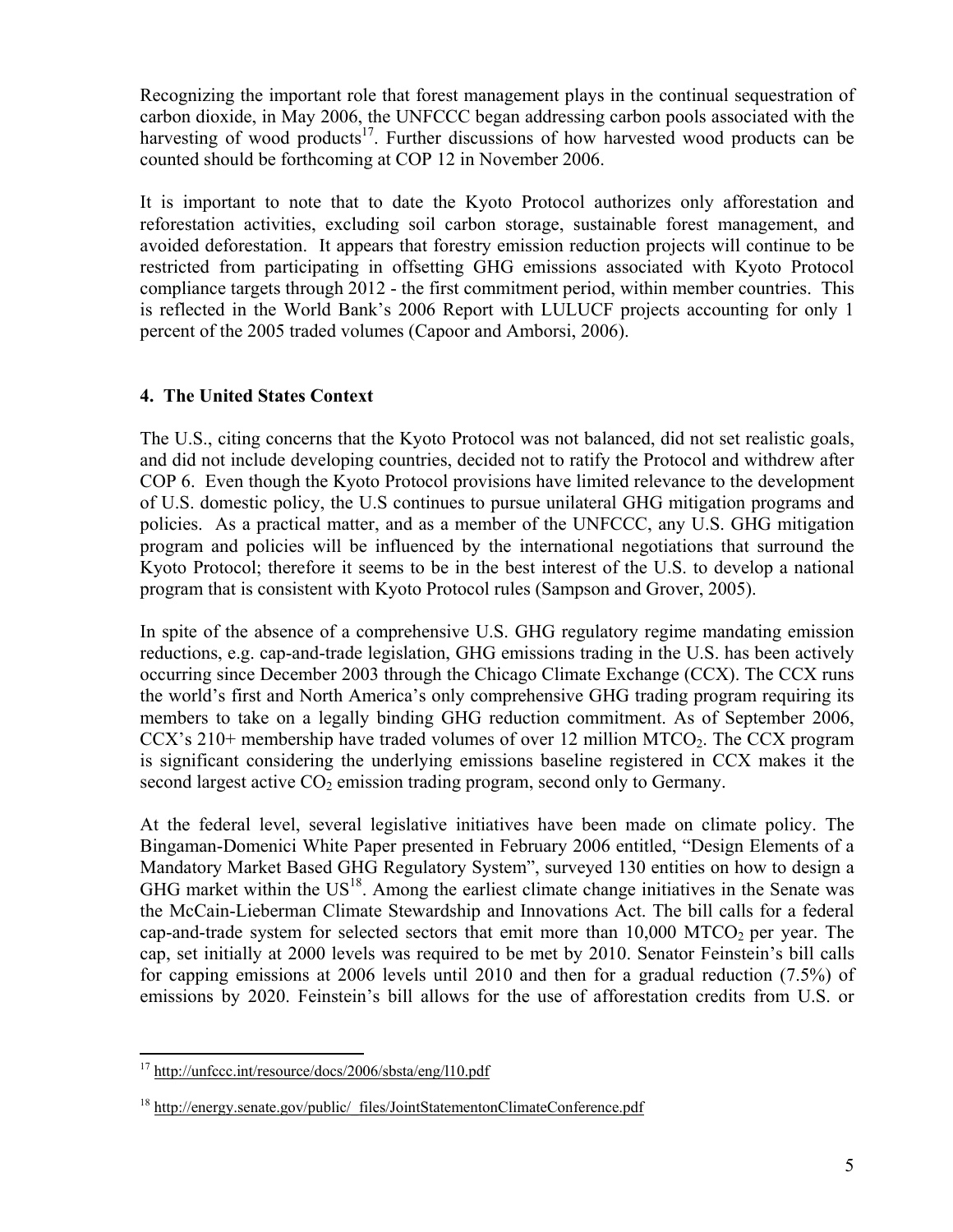international sources. Table 1 presents a summary of various congressional legislative bills currently being debated in the U.S. Senate (Point Carbon, 2006).

| Proponent                        | <b>Type</b>                                    | <b>Scope</b>                                                                                      | <b>Target Level</b>                                                                                                                 | <b>Price Cap</b>                   | <b>Offset</b>                                                                            |
|----------------------------------|------------------------------------------------|---------------------------------------------------------------------------------------------------|-------------------------------------------------------------------------------------------------------------------------------------|------------------------------------|------------------------------------------------------------------------------------------|
| McCain and<br>Lieberman          | Cap and Trade                                  | Electricity,<br>transportation, industry<br>and large commercial<br>facilities                    | Stabilization at<br>2000 level by 2010                                                                                              | <b>NA</b>                          | Upto $15%$<br>including<br>sequestration and<br>international<br>markets                 |
| Bingaman                         | Intensity target<br>with trading<br>mechanisms | Fuel Producers,<br>importers and emitters<br>of non-fuel GHGs                                     | 2.4% below BAU<br>intensity                                                                                                         | \$7 per ton<br>$(+5%$<br>annually) | Domestic credits<br>including<br>sequestration.<br>Upto $3%$<br>international<br>credits |
| Feinstein                        | Cap and Trade                                  | Large stationary<br>sources, including<br>utilities, oil and gas and<br>transportation facilities | 2006 levels in<br>2010, 92.75% of<br>2006 level in 2020                                                                             | NA                                 | 25%, domestic<br>and international<br>including<br>farming and<br>afforestation          |
| Waxman                           | Cap and Trade                                  | Large emitters                                                                                    | Stabilization at<br>2000 levels, 2%<br>annual reduction<br>from 2010 to 2020                                                        | NA                                 | Not defined                                                                              |
| Kerry and<br>Snowe <sup>19</sup> | Cap and Trade                                  | Passenger vehicles, the<br>U.S. to derive 20% of<br>its electricity from<br>renewable sources     | Freeze GHG<br>emissions in 2010.<br>Then reduce<br>annually to a goal<br>of 65 percent<br>below 2000<br>emissions levels by<br>2050 | NA                                 | Not defined                                                                              |

## **Table 1 Proposed GHG Legislation in the U.S.**

The lack of a comprehensive mandatory federal GHG reduction program in the U.S. has led to a flurry of climate change policy initiatives at the municipal, state, and regional levels. Rules for the nation's first regional mandatory cap-and-trade program to reduce  $CO<sub>2</sub>$  emissions were released August 2006. Under the Regional Greenhouse Gas Initiative  $(RGGI)^{20}$ , seven northeast states have adopted a pact beginning in 2009 to cap  $CO<sub>2</sub>$  emissions from power plants at current levels, with a goal of achieving a 10 percent reduction by 2019.

In September 2006, Governor Schwarzenegger of California signed a bill, the Global Warming Solutions  $Act^{21}$ , making California the first state to cap GHG in the U.S. The bill would develop regulations and market mechanisms with the goal of reducing California's GHG

 $\overline{a}$  $19$  This bill is not included in the Point Carbon reference. http://frwebgate.access.gpo.gov/cgibin/getdoc.cgi?dbname=109\_cong\_bills&docid=f:s4039is.txt.pdf

<sup>20</sup> http://www.rggi.org/modelrule.htm

<sup>&</sup>lt;sup>21</sup> http://www.aroundthecapitol.com/billtrack/text.html?file=ab\_32\_bill\_20060418\_amended\_sen.html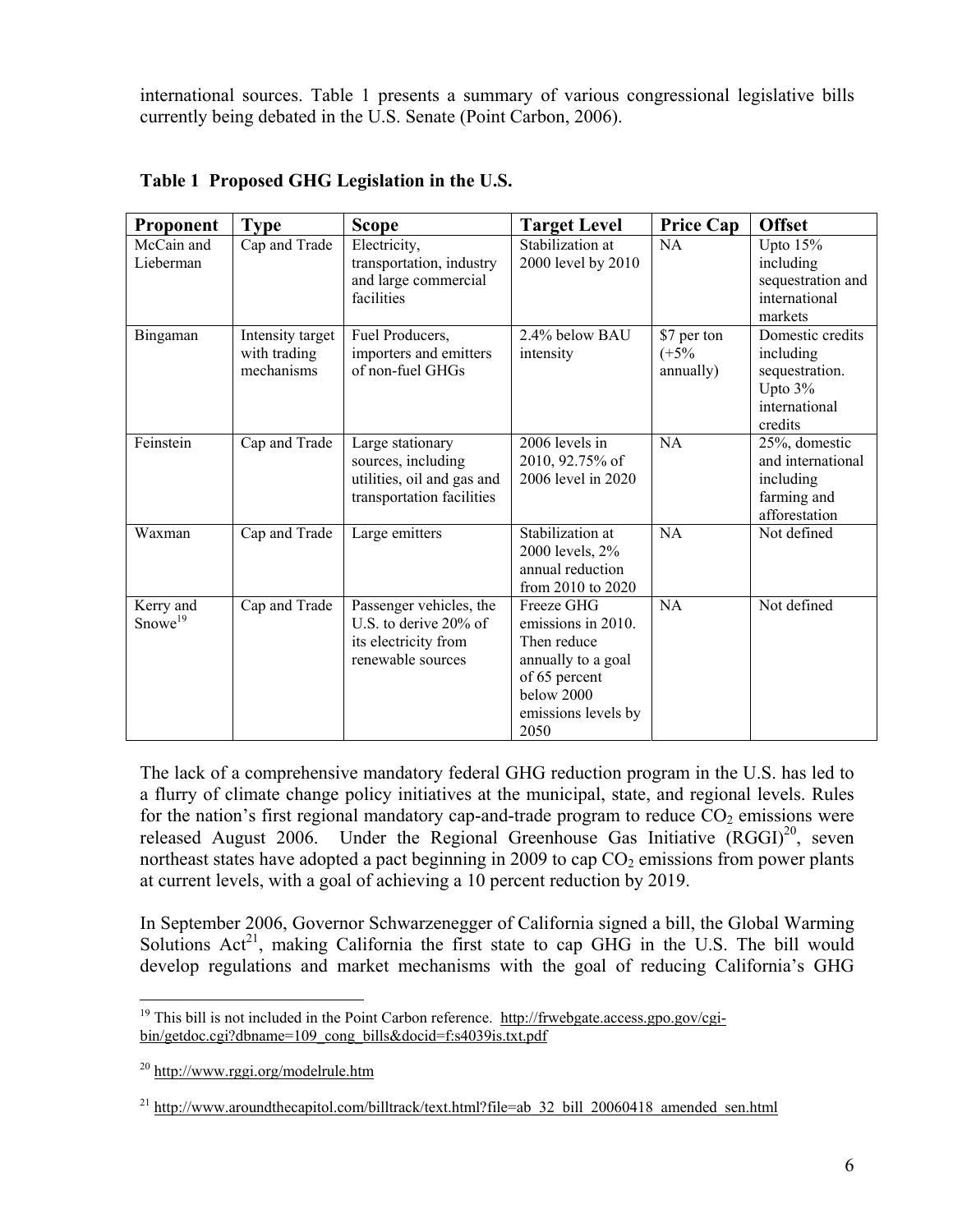emissions by 25% by 2020. Under the bill, mandatory caps will begin in 2012 targeting significant emission sources in the state.

Through the CCX trading platform, numerous cities, municipalities, states and counties have committed to reducing GHG emissions by 6% by 2010. Cities include Chicago, IL, Portland, OR, Berkeley, CA, Oakland, CA, Aspen, CO, and Boulder, CO. The two states, New Mexico and Illinois, have committed to the CCX reduction commitment.

The mayors of 284 U.S. cites representing over 48 million citizens have signed the U.S. Mayor's Climate Protection Agreement<sup>22</sup> urging their state governments, and the federal government, to enact policies and programs to meet or beat the GHG emission reduction target suggested for the United States in the Kyoto Protocol.

A parallel development involves the emergence of multiple  $CO<sub>2</sub>$  emission "Registries". The four primary emission registries that provide for forestry offset emission reduction credits in the U.S. include, 1) the Chicago Climate Exchange<sup>23</sup>, 2) the Department of Energy (DOE) National Voluntary Reporting of Greenhouse Gases Program under section 1605(b) of the Energy Policy Act of 1992<sup>24</sup>, 3) the California Climate Action Registry (CCAR)<sup>25</sup>, and 4) the RGGI. Of these, the CCX is the only exchange platform for trading forestry offset credits in the U.S.

The development of numerous registries has implications both to emission allowances as well as emission reduction credits created by forestry offset projects. In the absence of mandatory emission reduction requirements or knowing the price of carbon that may be obtained, the financial incentives to register direct emission reductions or sequestered carbon will remain elusive. Forestry offset projects have unique characteristics where the proliferation of registries will create additional transaction costs. Multiple registries will translate into different rules for participating, e.g. how to set carbon baselines, the eligibility of managed vs. afforestation/reforestation projects, monitoring methods, verification rules, and the pools of carbon that can be registered (i.e. above ground, below ground, harvested wood products), all of which will increase registration transaction costs for forest management organizations that manage forest lands in multiple regions of the U.S.

The registries that are currently active in the U.S.; the CCX, the DOE's 1605(b) program, and the CCAR are all in a development phase. The rules for qualifying, monitoring, and verifying forestry projects are quite different, opening the door for a much needed standardized national program that will most likely develop as federal cap-and-trade legislation evolves over the next five years. For now, due to the infancy of these registries in handling forestry offset projects, they play a minor role in their total emission reduction portfolios.

1

<sup>&</sup>lt;sup>22</sup> http://www.seattle.gov/mayor/climate/default.htm

<sup>23</sup> http://www.chicagoclimatex.com/

 $^{24}$  http://www.pi.energy.gov/pdf/library/TechnicalGuidelines\_March2006.pdf

<sup>25</sup> http://www.climateregistry.org/PROTOCOLS/FP/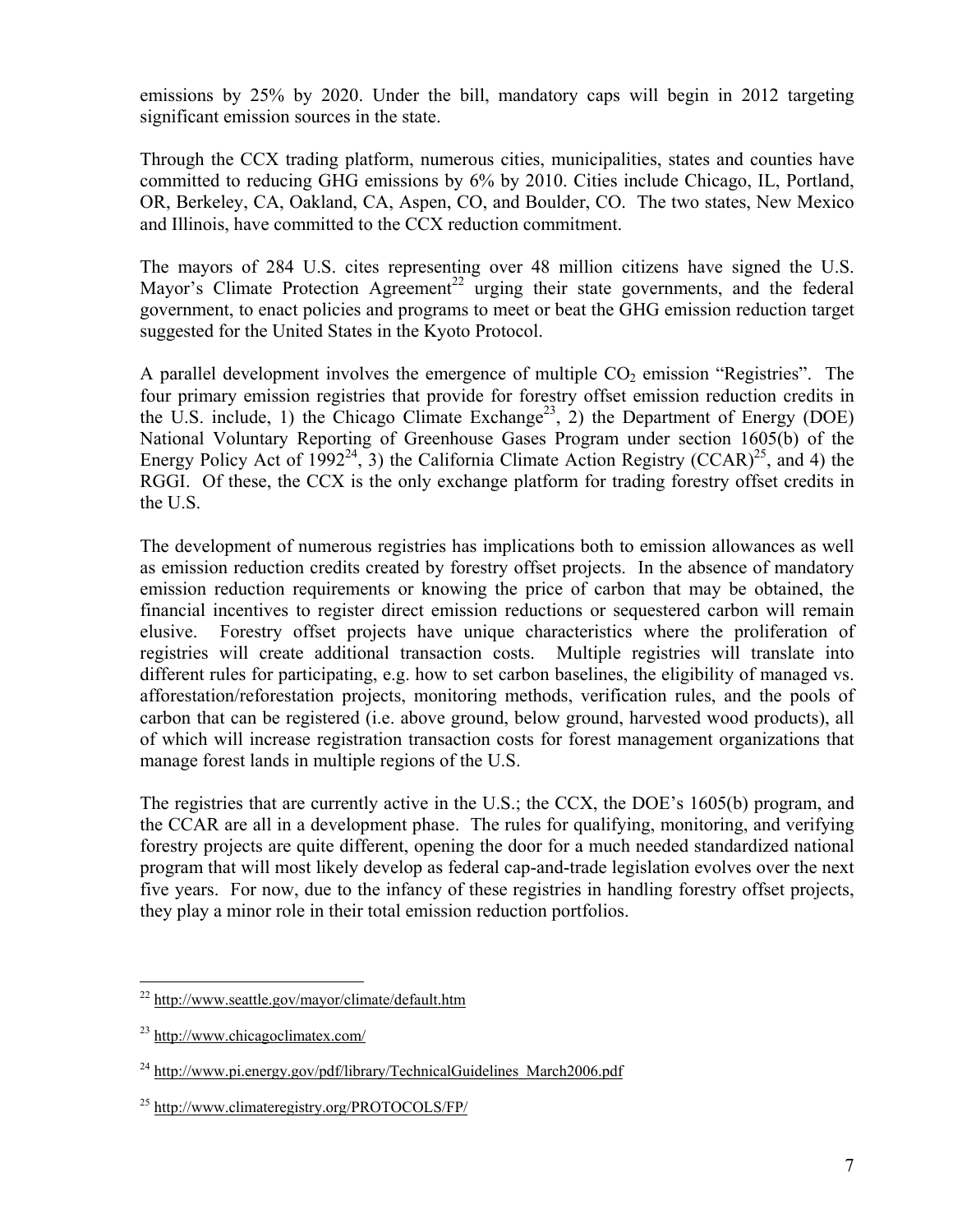An analysis of forest sequestration projects registered in 2003 in the DOE's 1605(b) program indicated that 446 projects were reported in the "carbon sequestration" category by 51 different entities and accounted for 2.1 million tons of net carbon emission reductions, of which 89 percent were from foreign projects. Almost all of these carbon sequestration projects involved forestry projects, the vast majority of which entailed preservation, conservation, and afforestation or similar tree-planting activities. While 39 of the projects reported are based on forest preservation, those projects accounted for 88 percent of the total carbon sequestration reported. All of these reductions were reported by five large forest preservation projects; as a result, just 10 percent of all reporting entities accounted for 92 percent of the total sequestration reported in 2003 (Richards, et al. 2006).

### **5. Global Carbon Markets**

The global market for  $CO<sub>2</sub>$  emissions is emerging as one of the most rapidly developing commodity markets. In 2005, the global carbon market as a whole traded about US\$12 billion in notional value. A significant portion of this trading volume was attributed to the EU ETS. Driven by Kyoto compliance commitments, emission allowances worth US\$9.1 billion in notional value were traded in 2005 in the EU ETS, representing nearly four times that of previous years' volumes.

As of July 2006, approximately US\$19 billion in notional value has been traded, representing over 700 million  $MTCO<sub>2</sub>$ . The EU ETS is projected to reach over US\$34 billion by the end of 2006. However, as currently designed, offsets earned from LULUCF projects are excluded from the EU ETS.

Other GHG trading schemes outside Kyoto worthy of mention include the New South Wales Greenhouse Gas Abatement Scheme (NSW) and CCX. The NSW program in 2005 traded 6.11 million MTCO<sub>2</sub> with a total notional value of US\$57.2 million. The CCX program has also been witnessing significant growth in trading volume. In 2005, the CCX traded around 1.4 million MTCO<sub>2</sub> compared to over 8.2 million MTCO<sub>2</sub> as of September 2006. To date, over US\$54 million in notional value have traded on the CCX exchange platform. Both the CCX and the NSW exchanges issue credits for sequestered forest carbon.

In October 2006<sup>26</sup>, emission allowances were trading at US \$4.05/MTCO<sub>2</sub> on the CCX exchange, US  $$20.80/MTCO<sub>2</sub>$  on the EU ETS exchange, and US  $$9.42/MTCO<sub>2</sub>$  on the NSW exchange.

## **6. Trading and Marketing U.S. Forest Carbon Offset Projects**

### **a. Trading Forest Carbon Credits**

 $\overline{a}$ 

Of the three markets described above, the only one available to organizations located in the U.S. for trading forestry offset credits is the CCX. Broader goals of the CCX exchange include

<sup>&</sup>lt;sup>26</sup>http://ecosystemmarketplace.com/pages/marketwatch.segment\_landing.carbon.php?component\_class\_name\_csv =carbon\_market,carbon\_aggregate\_market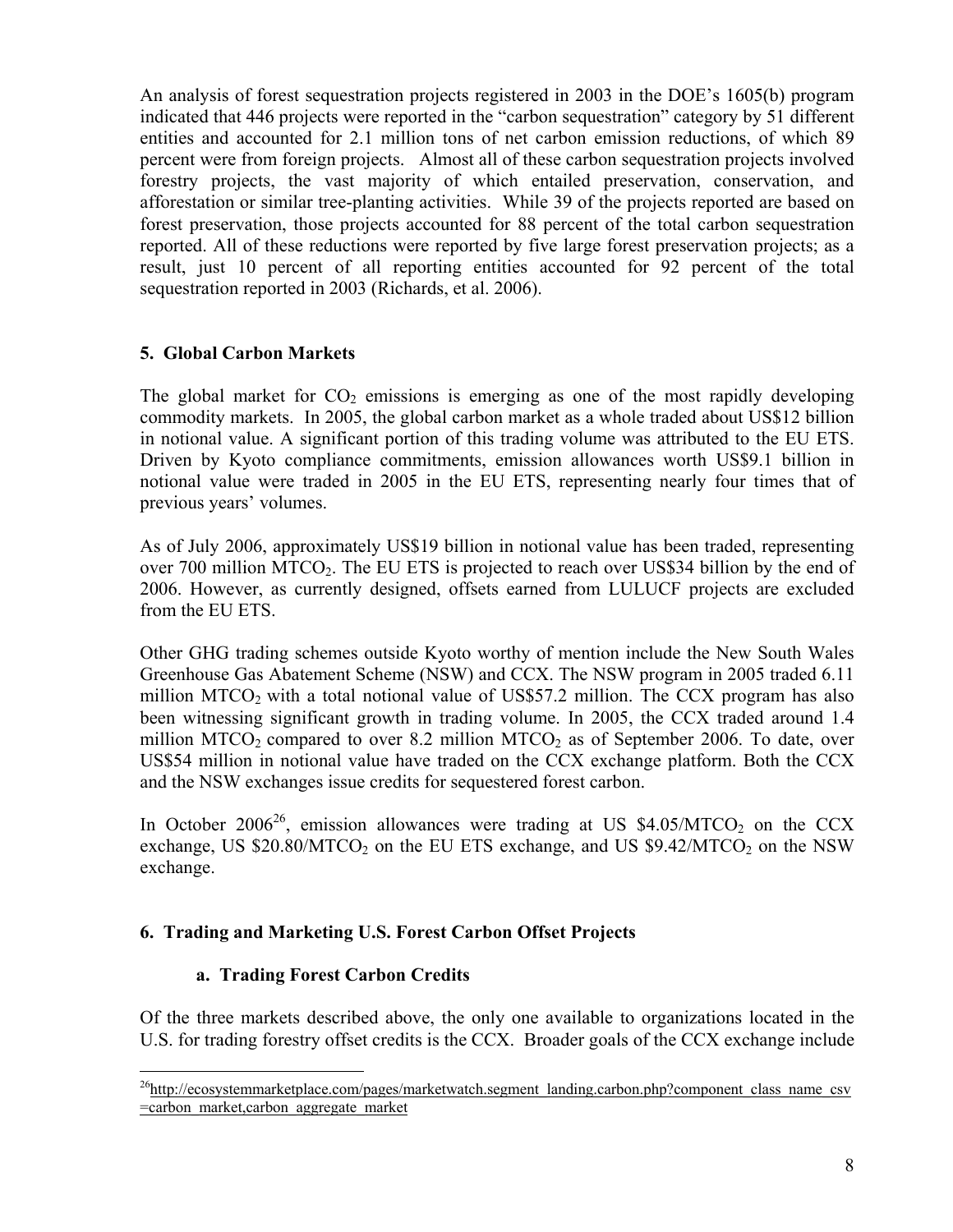building market institutions and infrastructure, developing human capital in environmental trading and establishing the viability of a multi-sector and multi-national system for GHG emissions trading. CCX members that cannot reduce their own emissions can purchase credits from those that make extra emission cuts or from verified offset projects. Eligible forest offset projects include forestation and forest enrichment, combined forestation and forest conservation projects, and urban tree planting<sup>27</sup>. Membership in the CCX includes five North American and four Brazilian integrated forest products companies operating both manufacturing facilities and managing forest lands<sup>28</sup>. The CCX has registered forest offset credits from Costa Rica, Brazil, and numerous states in U.S., and is currently considering registering forest offset projects in Belize and Bolivia. General eligibility requirements under the CCX forestry offset program include:

- Afforestation, reforestation and forest enrichment projects initiated on or after January 1, 1990 on unforested or degraded forest land.
- Forest conservation projects may be eligible to earn CCX CFI offsets if they are undertaken in conjunction with forestation on a contiguous site.
- Demonstration that entity-wide forest holdings are sustainably managed.
- Demonstration of long-term commitment to maintain carbon stocks in forestry.
- Use of approved methods to quantify carbon stocks.
- Independent third-party verification of carbon stocks (where required).

Since its first trade in December of 2003, the CCX has expanded its electronic exchange platform capacity to include the European Climate Exchange that accounted for 70% of the market share of exchange platform activity in the EU market in 2005, the Montreal Climate Exchange in Canada, and the New York Climate Exchange and Northeast Climate Exchange to develop carbon financial instruments relevant to the RGGI. Figure 1 provides an overview of the CCX market design.

 $\overline{a}$ <sup>27</sup> http://www.chicagoclimatex.com/news/publications/pdf/CCX\_Forest\_Offsets.pdf

<sup>28</sup> http://www.chicagoclimatex.com/about/members.html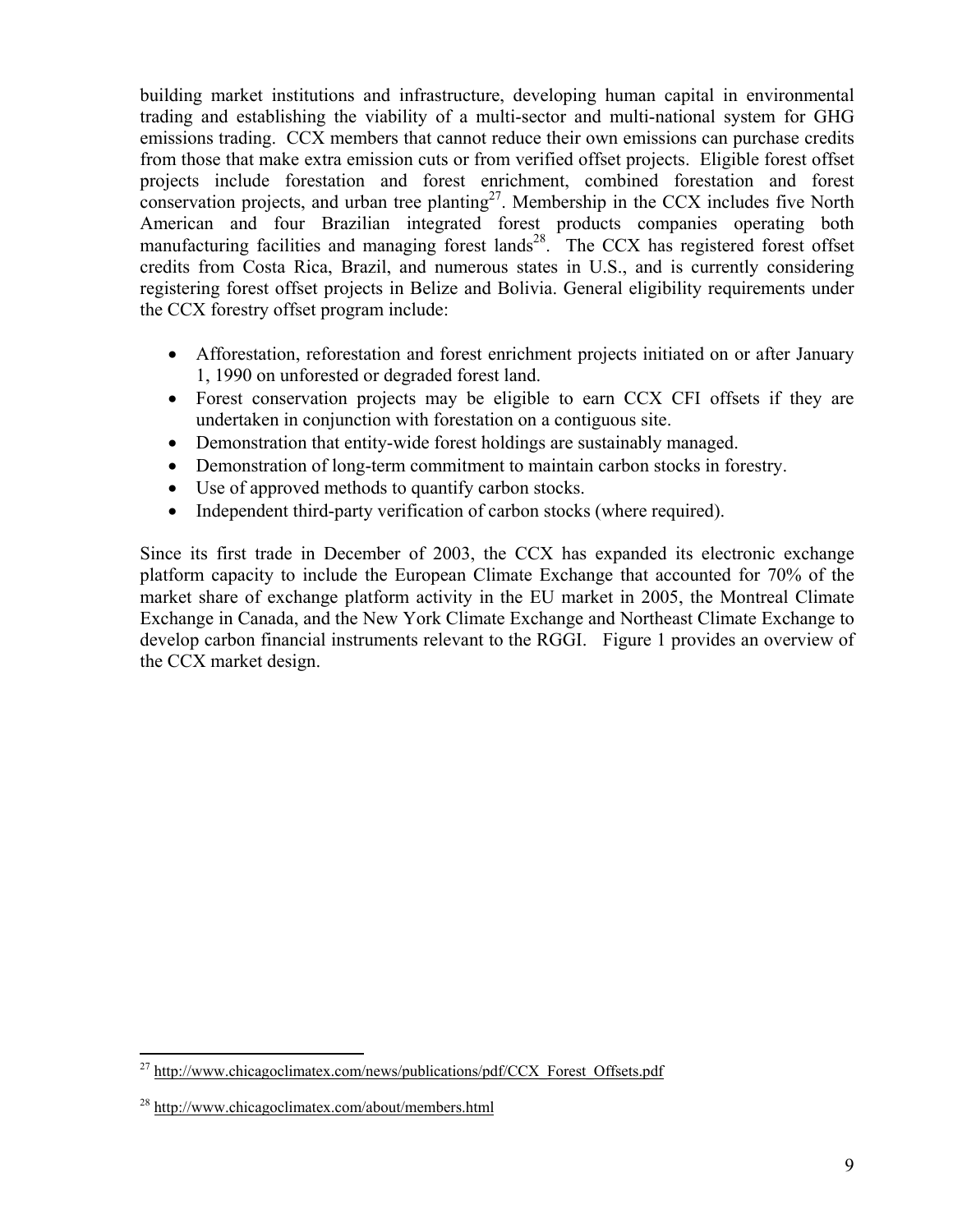### **Figure 1 - Overview of CCX Market Design**

#### *Chicago Climate Exchange Members*

- Binding commitments to cut emissions or buy project-based offsets (e.g. Forestry) or allowances from Members with excess cuts;
- Standardized emission monitoring and reporting protocols, NASD to audit
- Renewable fuels treated as zero-carbon
- Annual true-up and audit
- Voluntary, self-governance and selfregulatory exchange

#### *Chicago Climate Exchange Offset Providers*

- Offset providers/Offset Aggregators:
	- o Continuous no-till
	- o Grass and tree plantings
	- o Methane combustion
- x Aggregators (e.g. Farm Bureaus) bundle, document and trade offsets produced by individual producers
- x Verifiers (private contractors): conduct in-field verification (process is audited by NASD)
- Market-makers, voice brokers to provide market liquidity

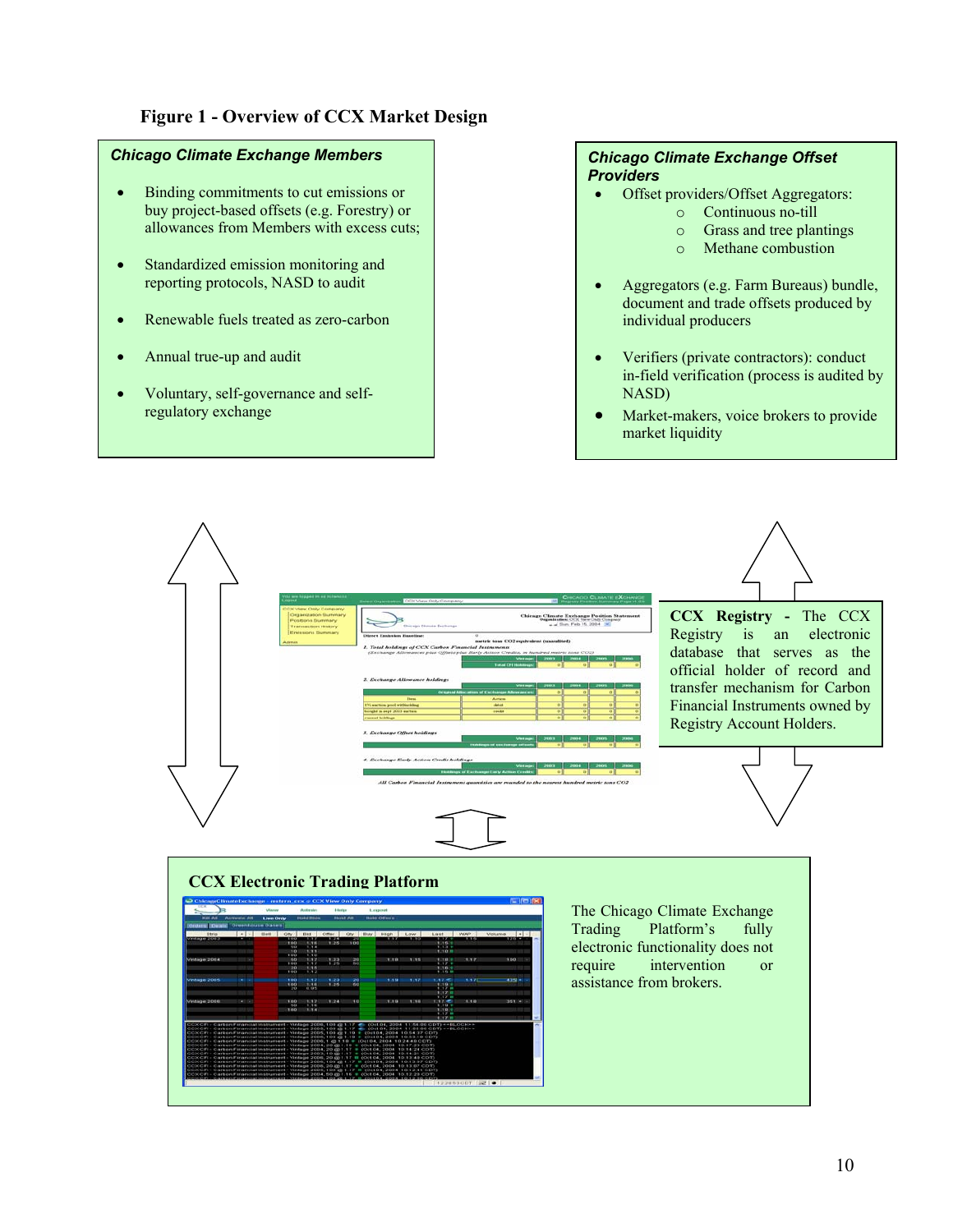### **b. Voluntary Markets for Forest Carbon Credits**

Marketing of voluntary forestry offset credits to buyers has been conducted in a variety of transactions. The World Bank became the first multilateral organization to become a member of the CCX in 2006. In June, the World Bank Group announced that it offset 100 percent of its GHG emissions produced by its Washington, D.C. operations and business transportation tracked from its headquarters in fiscal year 2006. CCX Carbon Financial Instruments equivalent to  $22,000$  MTCO<sub>2</sub> of the World Bank Group's emissions were acquired and retired. These verified and registered credits originated from a reforestation project in Costa Rica owned by the Precious Woods Group, a sustainable forest management company based in Switzerland with operations in South and Central America.<sup>29</sup> The Costa Rican project represents the world's first ever registration and trade of carbon credits from a forestry offset project.

The Pacific Forest Trust worked with the van Eck Forest Foundation to register California's first forest carbon project with the CCAR, achieving emission reductions of more than 500,000 MTCO2 from sustainable management on 2,100 acres of working forestlands. Carbon emissions reductions registered and certified by the CCAR can be sold to businesses and other entities seeking to offset their own emissions, thus generating a new source of sustainable forest revenue. The Conservation Fund, Nature Conservancy, and California Coastal Conservancy are working on a similar project for the  $23,000$  acre Garcia River Forest<sup>30</sup>.

Another example of marketing voluntary forestry offset projects includes the National Carbon Offset Coalition (NCOC). The NCOC is a member of the Department of Energy's Big Sky Carbon Sequestration Partnership with a charter to propose and test strategies for a national carbon credit trading system for terrestrial offsets. The NCOC is comprised of seven Montana non-profit corporations. The NCOC program is designed to assist landowners in planning carbon sequestration activities and documenting the resulting Carbon Sequestration Units in a manner that adheres to international standards and protocols, and meets the needs of potential buyers. As a CCX aggregator, the NCOC brings agricultural and forestry offset projects into the CCX trading platform for its clients.

The Carbonfund purchases and retires verified reforestation project  $CO<sub>2</sub>$  emission reductions on behalf of its clients. The Carbonfund does not sell or trade project emission reductions.

Offset funding provided to The Climate Trust is used to select, contract, purchase and manage reforestation offset projects over the life of enforceable contracts. Offsets are transferred to and owned by the client as a corporate asset and can be used to meet GHG regulatory requirements or can be "banked" for use in meeting future requirements.

Twenty-five U.S. electric power companies, under the PowerTree Carbon Company, invested \$3 million to establish six bottomland hardwood reforestation projects in Louisiana, Mississippi, and Arkansas with a goal of sequestering 1.6 million metric tons of  $CO<sub>2</sub>$  while providing important wildlife habitat and clean water co-benefits. These projects expect to

<sup>&</sup>lt;u>.</u> <sup>29</sup> http://www.preciouswoods.com/index.php?option=com\_content&task=view&id=220&Itemid=2&lang=en

<sup>30</sup> http://www.pacificforest.org/news/pdf/vanEck-AP-Story-July-06.pdf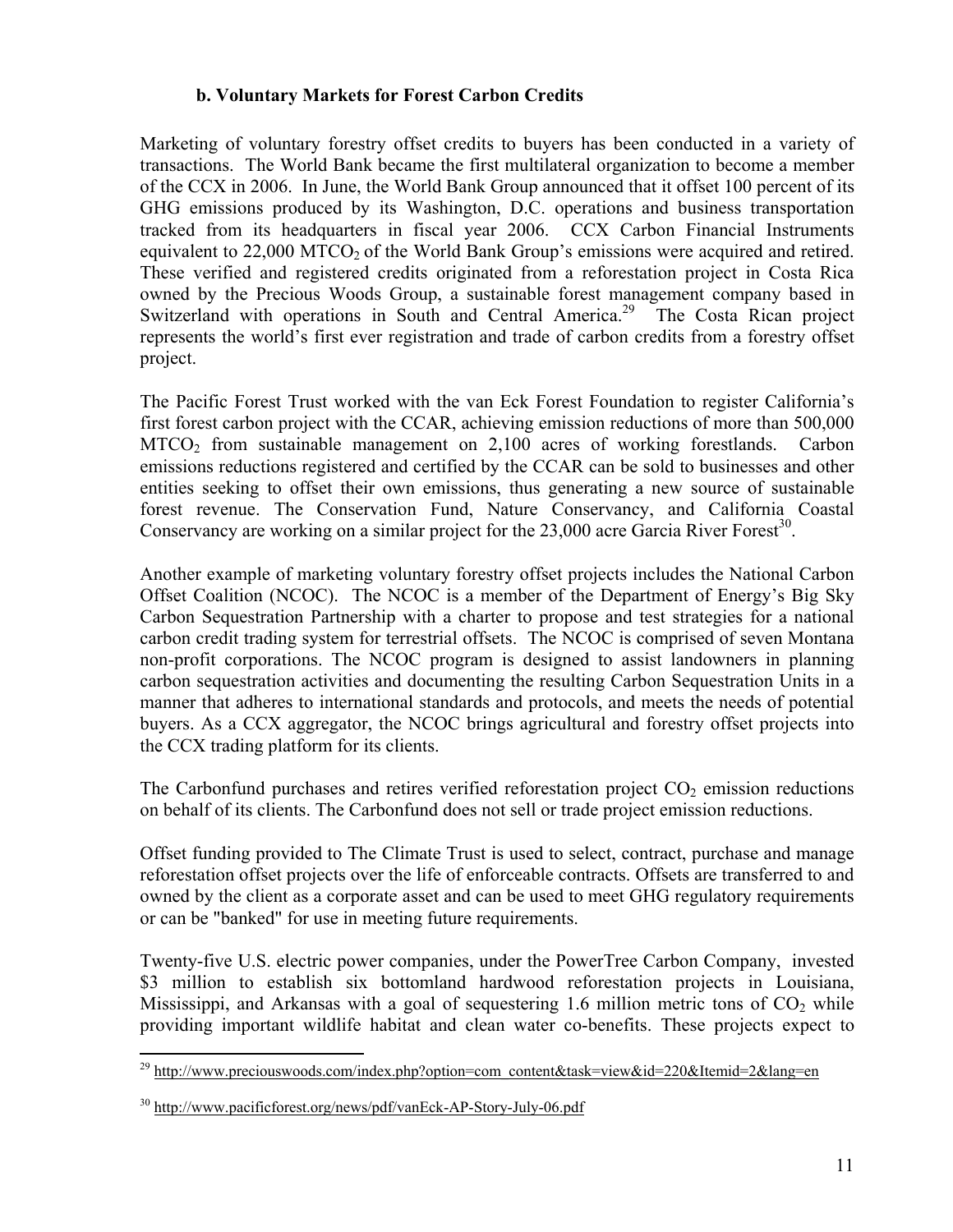provide sequestered carbon at a cost of less than  $\text{US$2/MTCO}_2$  that will be shared with these power companies. These projects are eligible to be registered with the DOE's 1605(b) program.

A comparison of the types of forestry projects that can participate in each of the primary U.S. registries is provided in Table 2.

| <b>DOE 1605(b)</b><br><b>Registry</b><br>(Voluntary)                                                                                                                                                                                                      | <b>California Climate</b><br><b>Action Registry</b><br>(Voluntary)              | <b>Chicago Climate</b><br><b>Exchange</b><br>(Voluntary)                                           | <b>RGGI</b><br><b>Registry</b><br>(Mandatory – active<br>in $2009$ ) |
|-----------------------------------------------------------------------------------------------------------------------------------------------------------------------------------------------------------------------------------------------------------|---------------------------------------------------------------------------------|----------------------------------------------------------------------------------------------------|----------------------------------------------------------------------|
| Managed forests, forest<br>restoration, afforestation,<br>reforestation, agroforestry,<br>short-rotation woody<br>biomass plantations, low-<br>impact harvesting,<br>protecting existing forests<br>from conversion to other<br>uses, and urban forestry. | Forest conservation.<br>conservation-based<br>management, and<br>reforestation. | Afforestation and<br>reforestation, forest<br>conservation, managed<br>forests, and urban forests. | Afforestation.                                                       |

**Table 2 – Forest Project Types Within the U.S. Registries** 

## **7. Forestry Project Accounting Issues for U.S. Registries**

The Kyoto Protocol and subsequent COP meetings have identified forest project accounting issues that are handled differently by the four primary registries in the U.S. and which affect the eligibility and transaction costs of participating in these registries. These issues include baseline setting, additionality, leakage, and permanence.

## **a. Baseline Setting**

Carbon baselines must be established as a means for determining the point from which the net change in carbon stocks are measured so that emission reduction credits can be issued. Typically, baseline carbon values are determined through standard forestry biometric methods that include direct and statistically designed and modeled measurement techniques.

## **b. Additionality**

Since the environment must benefit from any forestry offset project where emission reduction credits are issued, the amount of carbon sequestered must be additional to what would have occurred without the project. For forestry projects, this can be subjective. An example of a forestry project that demonstrates additional carbon sequestered is an afforestation project. However, a sustainably managed forest project can sequester more carbon over the same long term planning horizon as an afforestation project. When harvesting occurs, the recognition of harvested wood products that have long-lived life cycles is a legitimate carbon pool associated with managed forests. Additional carbon can also be sequestered through a change in rotation length or in harvesting less volume than planned. In states that have strict forest practices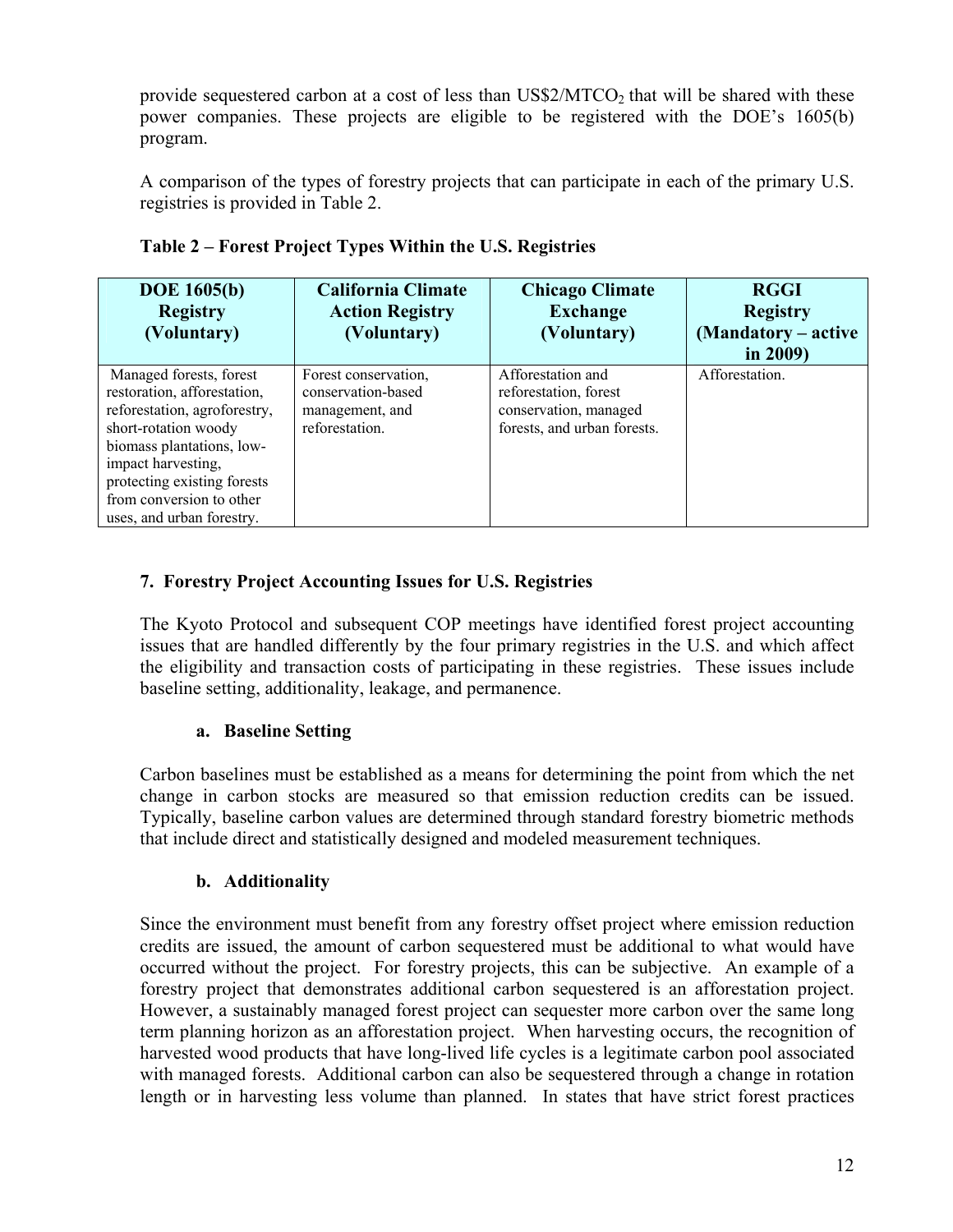regulations such as California, projects that manage forestlands below regulated levels could also generate additional net changes in carbon stocks.

## **c. Leakage**

Leakage is a term that addresses the impact that the project might have, i.e. an increase or decrease in sequestered carbon, outside the boundaries of the project, and can be difficult to measure for forestry projects. Large projects may shift activities in ways that were not intended, e.g. an afforestation project in one location may displace an afforestation project in another area. Market-based leakage can occur where a project may alter the supply and demand forces of forest product markets, e.g. where large forestry projects might reduce the supply of timber.

## **d. Permanence**

Ensuring that a forestry project is permanent can be difficult since the amount of carbon sequestered might be "emitted" through natural disasters such as wildfire, insects, and hurricanes, or through management activities. When these events occur, some registries require that the reduction in sequestered carbon be included in the net change calculations so that credits previously issued can be paid back and no additional credits can be issued until the net change in carbon stocks is again positive.

Table 3 provides a summary of the ways that the primary U.S. registries address these issues.

| <b>Issue</b>               | <b>DOE 1605(b)</b><br><b>Registry</b><br>(Voluntary)                                                                                                                                                                             | <b>California Climate</b><br><b>Action Registry</b><br>(Voluntary)                                                                                                                                                                                                                                                                                                                                       | <b>Chicago Climate</b><br><b>Exchange</b><br>(Voluntary)                                                                                                               | <b>RGGI</b><br><b>Registry</b><br>(Mandatory –<br>active in 2009)                                                                                                 |
|----------------------------|----------------------------------------------------------------------------------------------------------------------------------------------------------------------------------------------------------------------------------|----------------------------------------------------------------------------------------------------------------------------------------------------------------------------------------------------------------------------------------------------------------------------------------------------------------------------------------------------------------------------------------------------------|------------------------------------------------------------------------------------------------------------------------------------------------------------------------|-------------------------------------------------------------------------------------------------------------------------------------------------------------------|
| <b>Baseline</b><br>Setting | Entities report<br>annual change in<br>emissions relative to<br>a Base Value,<br>calculated as the<br>emissions in the year<br>prior to reporting, or<br>an average of up to 4<br>prior years.<br>Verification is<br>encouraged. | Baselines on projects<br>must reflect<br>management over time<br>(under California Forest<br>Practices Act as a<br>minimum) and<br>corresponding<br>quantification of carbon<br>stocks. Baseline<br>initiation can be year of<br>entry in the Registry or,<br>until 2008, any year<br>after 1989. For forest<br>conservation, county<br>default baselines are<br>available. Verification<br>is required. | Base year measurements<br>establish the baselines,<br>and annual carbon stock<br>changes are reported.<br>Verification is required on<br>medium and large<br>projects. | Base year<br>measurements establish<br>the baselines, and<br>carbon stock changes<br>are reported not less<br>than every five years.<br>Verification is required. |

# Table 3 – Forestry Project Accounting Issues<sup>31</sup>

 $\overline{a}$  $31$  This table was adapted from R. Neil Sampson's 2005 paper, "Terrestrial Carbon Sequestration Activities, Voluntary GHG Registries, and Market Trading Programs", and updated to include the final DOE 1605(b) rules, and revised to include the newly published RGGI Model Rules.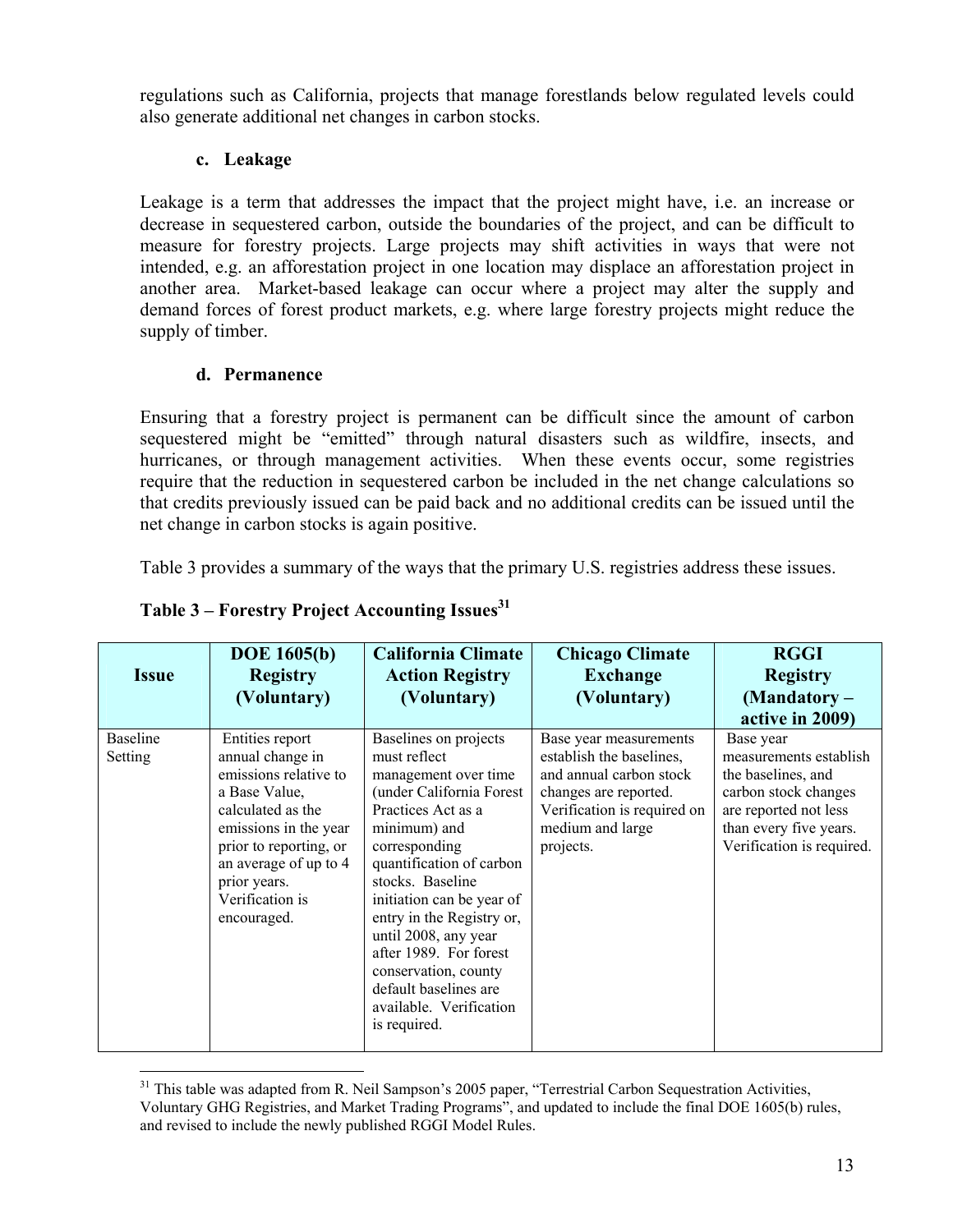| Additionality | Additionality not<br>specifically required.<br>All stock changes<br>after base year are<br>considered (implied)<br>additional.                                                                                                                                                             | Additionality calculated<br>by subtracting baseline<br>carbon, estimated<br>above, from project<br>carbon.                                                                                                                                                                                                                                           | All registered credits must<br>be declared additional. All<br>stock changes after base<br>year are considered<br>(implied) additional.<br>Afforestation or<br>reforestation projects<br>must have occurred since<br>January 1, 1990.                                                                                                                                                                                                                                                   | All offset projects are<br>additional if projects<br>are established on lands<br>that have been non-<br>forested for at least 10<br>years preceding the<br>project.                                                                                                                                                     |
|---------------|--------------------------------------------------------------------------------------------------------------------------------------------------------------------------------------------------------------------------------------------------------------------------------------------|------------------------------------------------------------------------------------------------------------------------------------------------------------------------------------------------------------------------------------------------------------------------------------------------------------------------------------------------------|----------------------------------------------------------------------------------------------------------------------------------------------------------------------------------------------------------------------------------------------------------------------------------------------------------------------------------------------------------------------------------------------------------------------------------------------------------------------------------------|-------------------------------------------------------------------------------------------------------------------------------------------------------------------------------------------------------------------------------------------------------------------------------------------------------------------------|
| Leakage       | Small emitters must<br>certify that reported<br>reductions weren't<br>from activities likely<br>to cause increases<br>elsewhere in the<br>entity. (Internal<br>leakage). No<br>guidelines for<br>calculation. No<br>requirement for<br>external leakage<br>calculation.                    | Activity-shifting<br>leakage within entity<br>boundaries must be<br>quantified. If forest<br>products are reported,<br>market leakage<br>estimation is<br>encouraged.                                                                                                                                                                                | Project owner must attest<br>that all forest land outside<br>the project, but within<br>their control, is managed<br>sustainably. (Internal<br>leakage)                                                                                                                                                                                                                                                                                                                                | Project applications<br>must be verified that<br>sustainable forestry<br>practices are planned.<br>(Internal leakage)                                                                                                                                                                                                   |
| Permanence    | Carbon stocks are to<br>be fully accounted in<br>periodic inventories<br>which has the effect<br>of netting out gains<br>and losses. Casualty<br>losses do not need to<br>be reported, but<br>regrowth after<br>casualty cannot be<br>reported until the<br>original stock is<br>replaced. | Project area must be<br>secured by a perpetual<br>conservation easement.<br>Sequestration is credited<br>on the year it occurs, and<br>must be maintained<br>thereafter without<br>additional credit. If<br>entity stops reporting,<br>reductions are no longer<br>valid.<br>A perpetual conservation<br>easement to ensure<br>permanent forest use. | Credits are based on net<br>change in sequestered<br>carbon, and once used,<br>must be permanently<br>retired. Projects place<br>20% of earned credits in a<br>reserve pool to cover<br>potential shortfall at the<br>end of the reporting<br>period. Conservation<br>easement or other proof<br>that forests will be<br>maintained is required.<br>Demonstration of<br>sustainable management<br>practices and long term<br>commitment to<br>maintaining carbon stocks<br>in forests. | Credits are based on net<br>change in sequestered<br>carbon and may be<br>permanently retired<br>after stage 1. Projects<br>receive 90% of the net<br>change to protect<br>against loss of<br>sequestered carbon.<br>Permanent conservation<br>easement and<br>demonstration of<br>sustainable<br>management practices. |

### **8. Conclusion and Synthesis**

Market-based mechanisms are emerging as a more efficient means for addressing climate change. With market-based mechanisms come opportunities for increasing return on investments available to managed forests, and afforestation and reforestation projects. Voluntary and mandatory forest carbon markets are evolving in the United States for evaluating, registering, verifying, and trading carbon credits for offsetting GHG emissions from manufacturers and utilities. As markets for ecosystem services like sequestered carbon develop globally, managed forests, and afforestation and reforestation projects will play an increasingly important role for addressing climate change.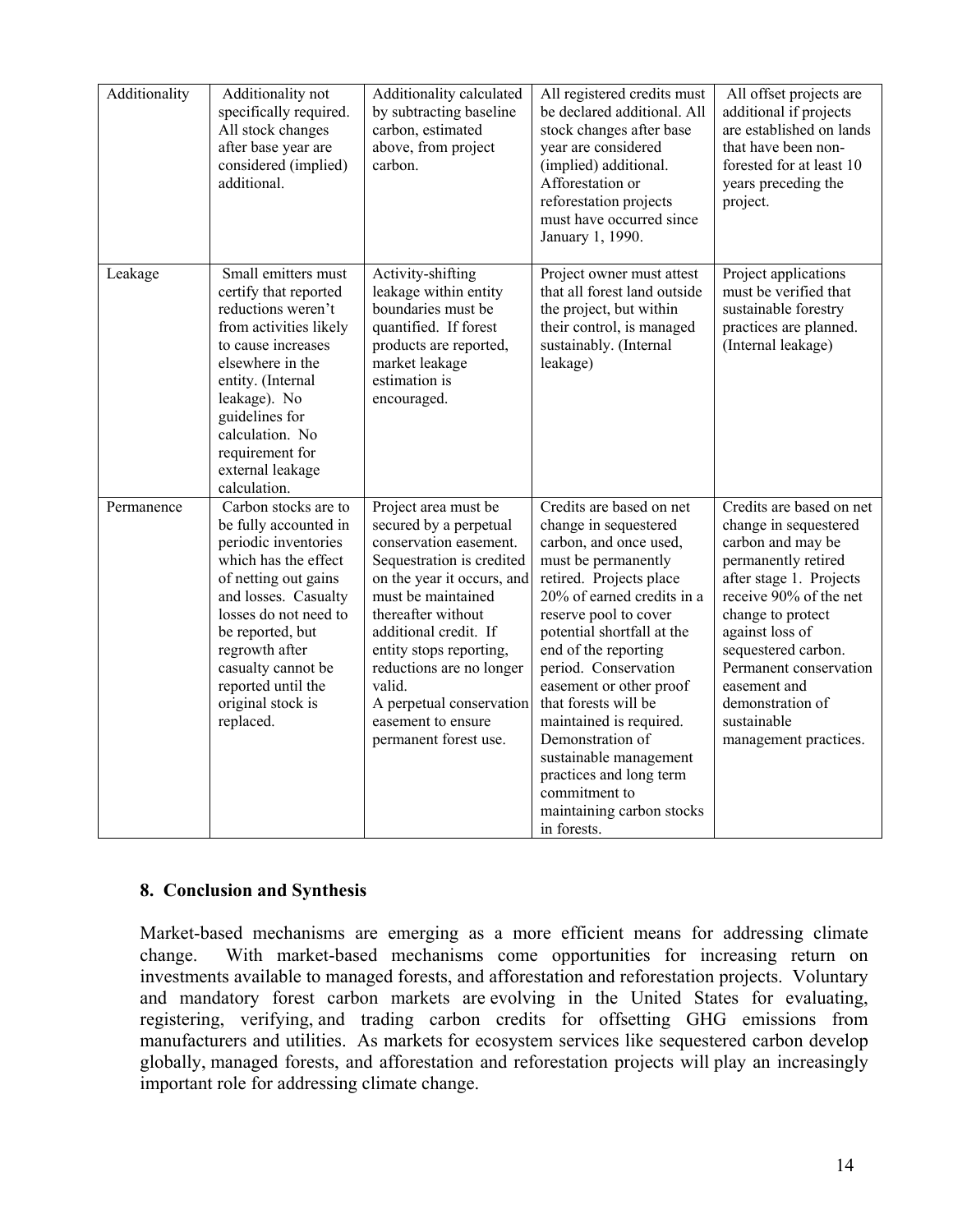The Chicago Climate Exchange is the only exchange platform in North America and is currently trading emission reduction credits that can be gained through verified net increases in forest carbon stocks. Three other U.S. regional registries have emerged for registering carbon credits associated with managed forests, and afforestation and reforestation projects; the CCAR, the DOE's 1605b program, and RGGI. Each registry addresses, with different rules, the important issues of additionality, leakage, and permanence of forestry projects, and how managed forests and harvested wood products can participate. Buyers of forestry offsets have established their own purchasing criteria for the level of quality that they demand in these types of financial instruments.

Since the U.S. is not a party to Kyoto, there are no opportunities to export emission allowances or emission reduction credits out of the U.S. to other exchanges, such as the EU ETS exchange platform, where prices are currently about five times that of the CCX exchange platform. So, as organizations make investments in emission reduction credits such as forestry offset projects in the U.S., they may decide to protect those investments by registering project  $CO<sub>2</sub>$  in one of the four primary U.S. registries.

Barriers to trading and marketing forest offset projects include the transaction costs associated with these registries which are directly related to the different project eligibility rules. Of course, the expected price of carbon will also be a determining factor in the economic analyses required to justify an investment. Forestry markets in the U.S. have, until the emergence of the RGGI, been voluntary. As RGGI comes on line in 2009, mandatory emission reduction targets assigned to power plants in the Northeast will motivate buyers in the forestry offset market. This demand should, in the short term raise carbon prices for forestry offset credits.

The lack of federal cap-and-trade legislation, on one hand, has stimulated innovative approaches to establishing trading and marketing systems. The CCX exchange platform is the best example of this innovation. On the other hand, the absence of long-term regulatory carbon constraints has kept buyers unmotivated in carbon markets, slowing the development of the required capital needed to sustain these markets. A well-defined, transparent, and credible federal cap-and-trade compliance program for reducing GHG emissions in the U.S. will help create clear price signals that are needed to attract the level of capital required to sustain a U.S carbon market.

# The authors<sup>32</sup> can be contacted at:

 $\overline{a}$ 

Steve Ruddell, Director of Forest Investment and Sustainability. Forecon, Inc. 616-874-9934

Michael J. Walsh, Senior Vice President, Chicago Climate Exchange. 312-554-3350

Murali Kanakasabai, Economist, Chicago Climate Exchange. 312-554-3350

 $32$  The authors would like to thank Neil Sampson for his review and comments on this paper. R. Neil Sampson, President. The Sampson Group. 703-924-0773